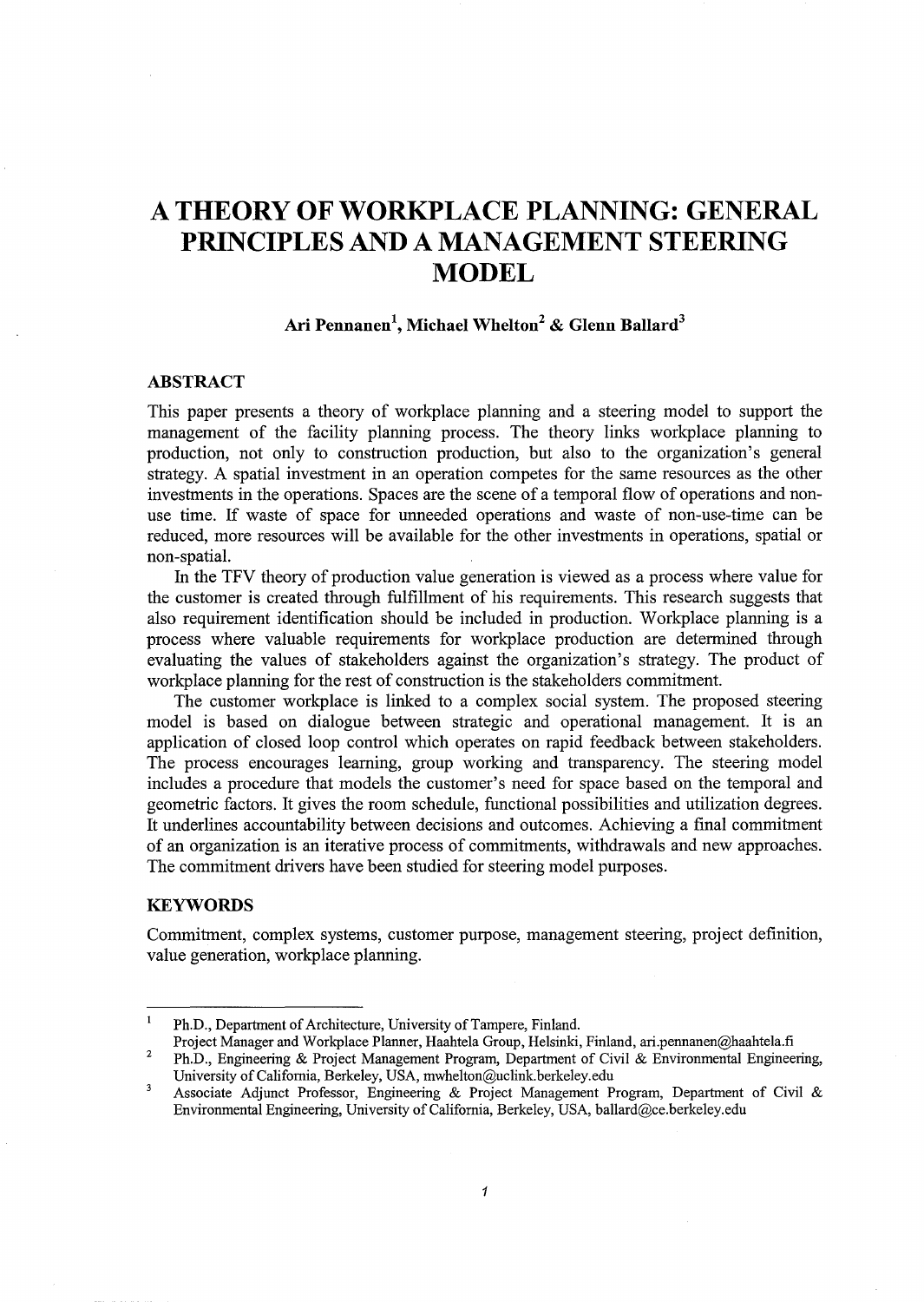#### **INTRODUCTION**

Programming concepts often identify workplaces in relation to design. In the corporate real estate business, workplace planning is treated as a function of the operational process; use of space is integrated into core business operations. Workplace planning allocates resources in relation to the working environment, its users and organization's strategy (Horgen et al.). The driver of allocation is value for operations or value for strategy. The concept of value has been studied in production theories. Production theories aim to improve the production process and the value of the product (working environment) to the customer (Koskela 2000). The following workplace planning is studied through concepts of production.

Production concepts state that "variability is the universal enemy" (Schonberger 1986). Complexity should be reduced, less variables, less steps in production! On the other hand, concepts of complexity state that if there is big variance in the controlled system, the destruction of the system can be avoided only if there is large variance in the controller (Ashby 1956). Workplace planning is linked to a social system and social systems are complex by nature. Some degree of complexity has to be accepted and some degree of variability is needed in the workplace planning process. Managing complexity in parallel with reducing complexity should be added to the production theory. The theory of workplace planning has to meet the uncertainty that arises from the variability in values of people in the organizations.

The principles and the methods of the theory of workplace planning is described as a steering model of workplace planning. By following this model different types of organizations are able to manage their workplace requirements on the basis of strategic and operational information. The steering model is an application of cybernetic closed loop control. The "steersman" is made up by an organized dialogue between strategic and operative management.

# **CONCEPTS OF PRODUCTION AND COMPLEXITY MANAGEMENT**

Historical analysis reveals that three different conceptualizations of production have been used in practice and conceptually advanced in the 20th century (Koskela, 2000).

- In the first conceptualization, production is viewed as a transformation of inputs to outputs.
- The second conceptualization views production as a flow, where, in addition to transformation, there are waiting, inspection and moving stages.
- The third conceptualization views production as a means for the fulfillment of the customer needs.

#### **THE VALUE GENERATION CONCEPT**

Workplace planning is strongly linked with value generation for the customer. The concept of value generation focuses on the interaction between a customer and a supplier. It is not the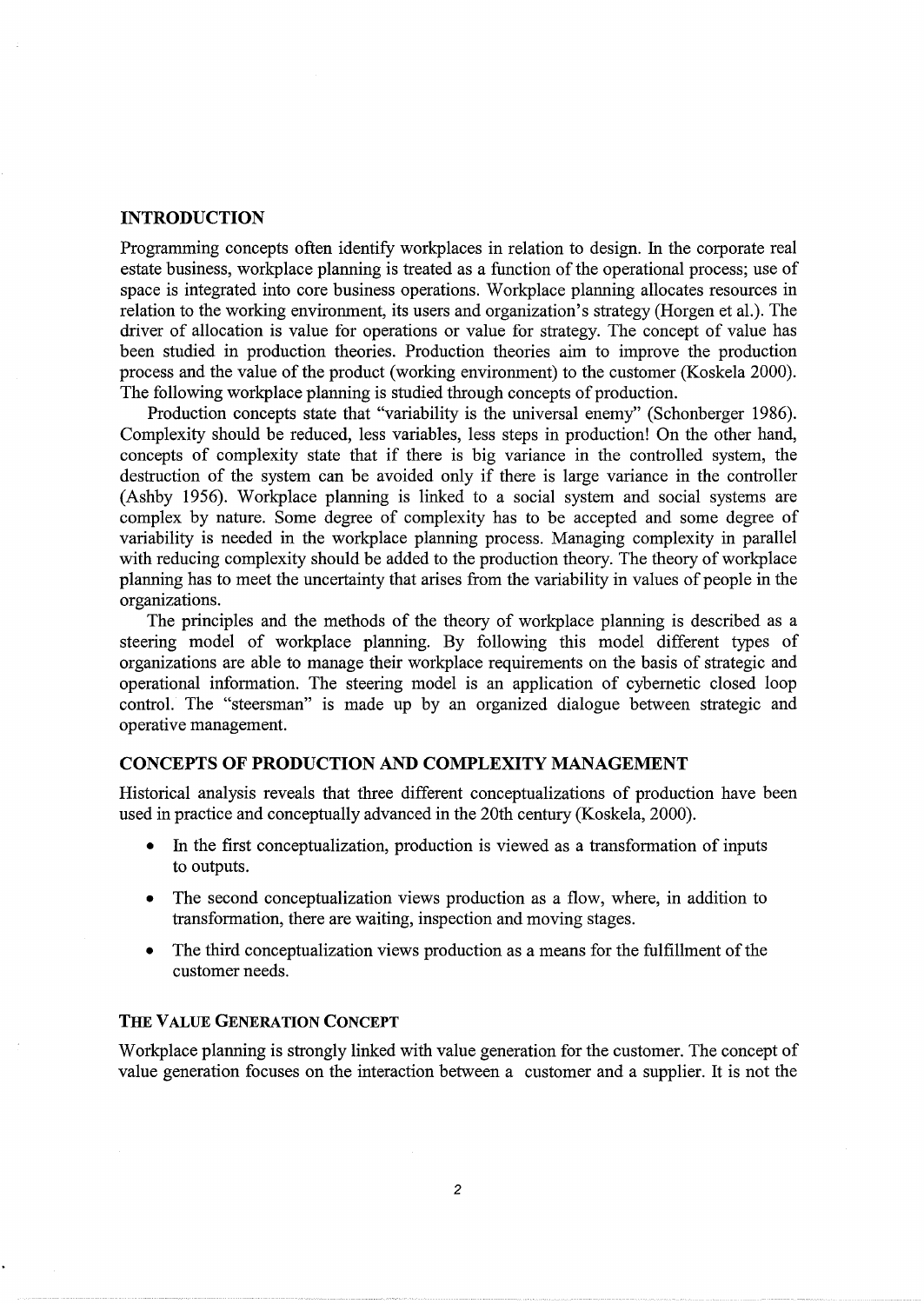transformation itself that is valuable, but the fact that the output corresponds to the requirements, wishes, etc., of the customer (Koskela 2000).

There are five principles which cover the cycle of value generation. They are illustrated in Figure 1.



Notes: 1. Requirement capture. 2. Requirement flow-down. 3. Comprehensiveness of requirements. 4. Capability of production subsystems. 5. Measurement of value.

Figure 1. Principles related to the value generation concept (Koskela 2000).

#### COMPLEXITY MANAGEMENT

Drucker (1989) argues that the value of the product can be determined only in reference to the customer. "The result of business is a satisfied customer" (Drucker 1989). He proposed a conceptualization of production that incorporates the customer.

Workplace planning is linked to a complex social system. In the initial stage of workplace planning in a multi-user organization the customer is divided into many departments all having an operative responsibility linked to the organization's strategy. These departments compete for the same resources. In the initial stage of workplace planning the outcome is not known, nor is there any quality specification against which success can be measured in a deterministic way. Instead, there are a lot of specifications and wishes, many of them in contradiction to each other and, when combined, they are generally in serious competition for the resources available.

In the value generation concept the needs and wishes of a customer are condensed into a specification of the product, and the specification controls the value generation. Actually, something has happened before. The client has already identified the valuable requirements and condensed them into a specification. This identification is in a black box in current value generation concepts. As far as complex social systems are concerned, valuable requirements identification and complexity management must both be added to the current value generation concept as a part of production.

There is much uncertainty and many iterations in design (Koskela 2000). There may be also much uncertainty and many iterations in the valuable requirements identification. If we combine iterations of valuable requirements identification with the iterations of the design, the amount of iterations would expand enormously. It might be asked: could the space for an activity, that in the end proves superfluous, be located in the basement, as in this sketch or on the third floor, as in another sketch? This kind of decision making is very slow and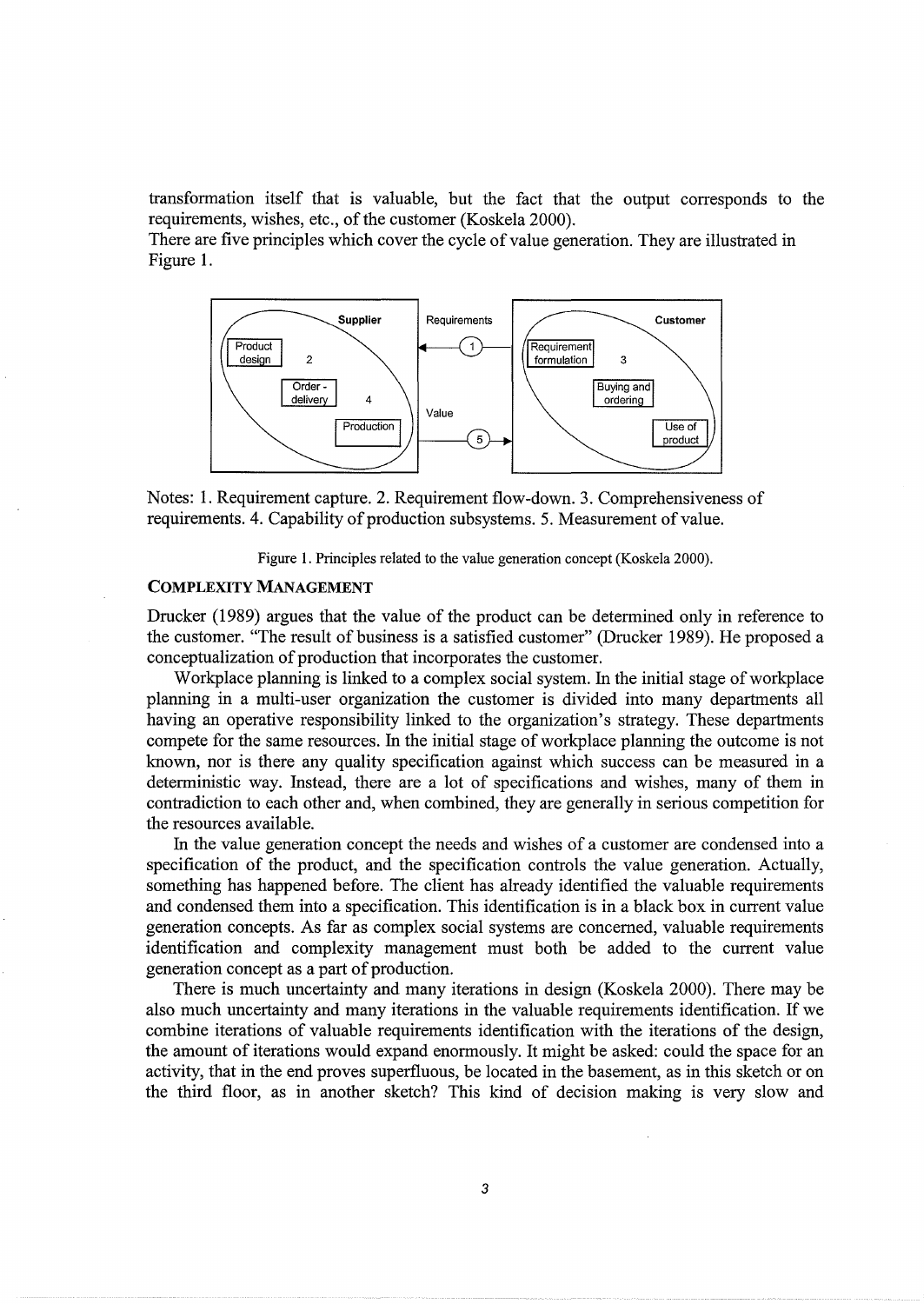expensive. Complexity is unnecessary if an enormous amount of complex variables that are orthogonal (not having interaction with each other) are combined.

Complexity management can be simplified if we observe internal customer relationships in production. The rest of the production can be considered as a customer of the valuable requirements identification process. The next internal customer would be design. In design, the project requirements are translated into a design solution. In production, this solution is realized. Vague requirements of the stakeholders harm design (and production). Design (and production) require the elimination of uncertainty regarding stakeholders' requirements.

Workplace planning (the identification of valuable requirements in the construction industry) does not aim for an optimum because an optimum does not exist in a complex system. It aims for a "good" solution. There are numerous working environment solutions that can be considered acceptable. What is the criteria that differentiates the chosen solution from the bad ones and from the other good ones? It is the *commitment* of the participants to something achieved. The product of value identification process for the rest of production is the stakeholders commitment.

Indeed, stakeholders' commitment to the common values and requirements is an absolute necessity in all production to enable value generation. Thus it is a crucial part of the production.

#### VALUE GENERATION CONCEPT AND COMMITMENT

In a complex social organization there are many participants with many values. The different values may all be "right" but when combined cause disturbance to production. Is there a framework in which the stakeholders commitment to common values in a specific production case can be achieved? The purpose of the organization is determined by the organization's strategy. The identification of valuable requirements must be done in the context of the organization's strategy.

Shewhart presented value generation with the customer-supplier relationship (Shewhart 1931). Many production tasks, e.g. design, may be done by the organization under the direct control of the customer (the customer organization itself or the consultant). The valuable requirements identification process is also a part of production, and is mainly carried out by the customer organization. In a complex environment the value generation concept must incorporate the customer directly in the production decision making process in order to manage (and reduce) complexity, as shown in fig. 2. The customer communicates with the production parties and commits to production requirements by evaluating potential values to his strategy.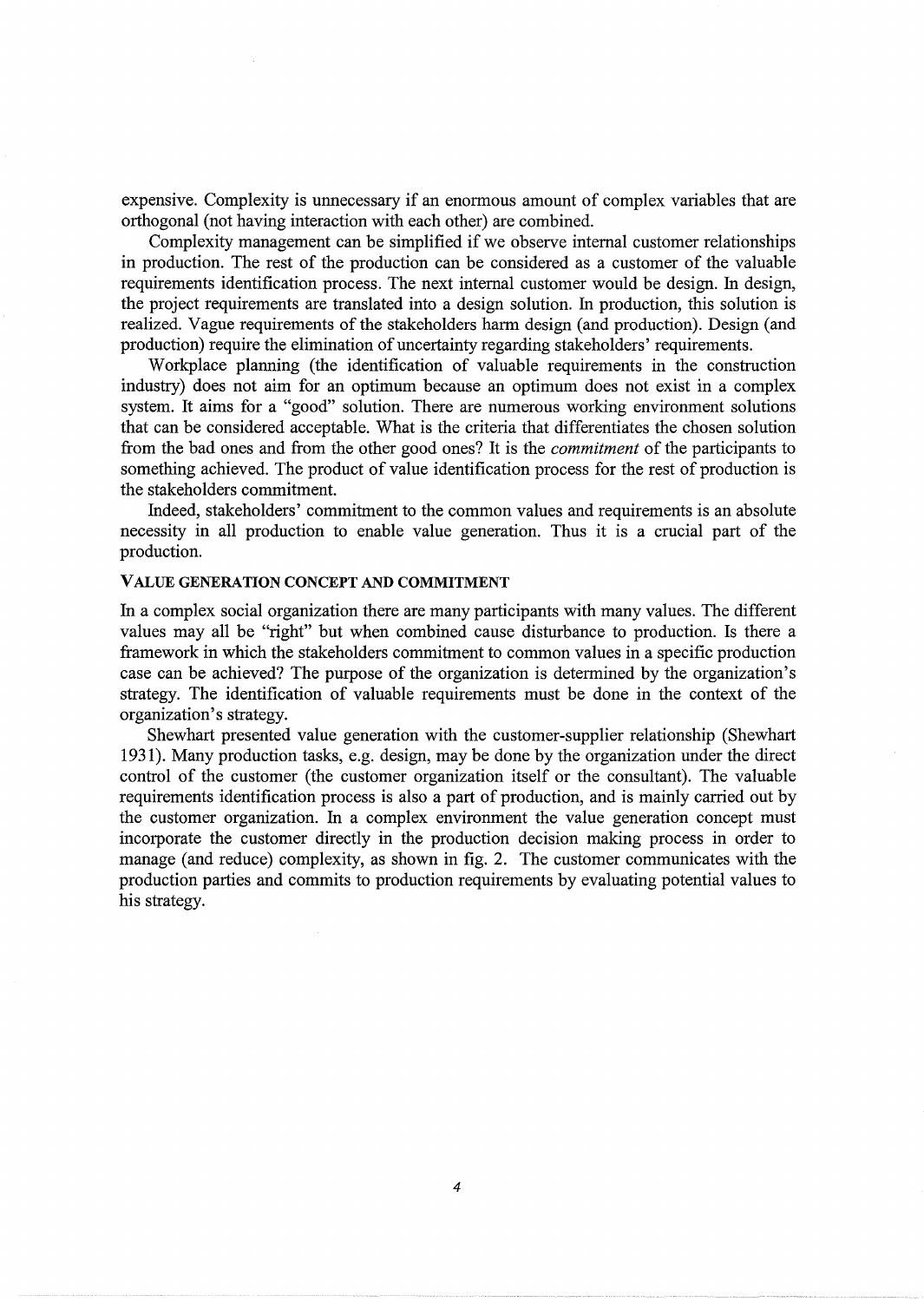

Figure 2. Principles related to the value generation concept in complex environment.

# COMMITMENT

#### CONCEPTS OF COMMITMENT

An actor, e.g. operative or strategic manager, might be committed to a project or organization in four forms or archetypes (Abrahamsson 2002):

- 1. Affective commitment: refers to an actor's attachment to, identification with, and involvement within the respective entity (an organization, a project...) (Meyer & Allen 1991).
- 2. Continuance commitment: refers to an awareness of the costs associated with leaving or abandoning the respective entity (e.g. aborting a project) (Meyer & Allen 1991).
- 3. Normative commitment: reflects a feeling of obligation to continue membership with the entity in question (e.g. a project) (Meyer & Allen 1991). As normative commitment may only last until the "debt" is regarded as paid, it is to be subject to be lost later on.
- 4. Instrumental commitment: refers to a form of involvement for specific, extrinsic rewards (O'Reilly & Chatman 1996). E.g. a manager is not committed to the project goals because of personal recognition, but due to a desire to derive benefit and avoid punishment.

# Commitment Process

An individual's commitment changes continually. This change in commitment has been studied in a Information Systems project (Newman & Sabherwal 1996). The individual stakeholders are committed to their various different goals during the initial stage, so there may be conflicts between goals, personnel etc. To find a new target for mutual commitment, new approaches must be identified. Achieving a final commitment of an organization is an iterative process of commitments, withdrawals and new approaches.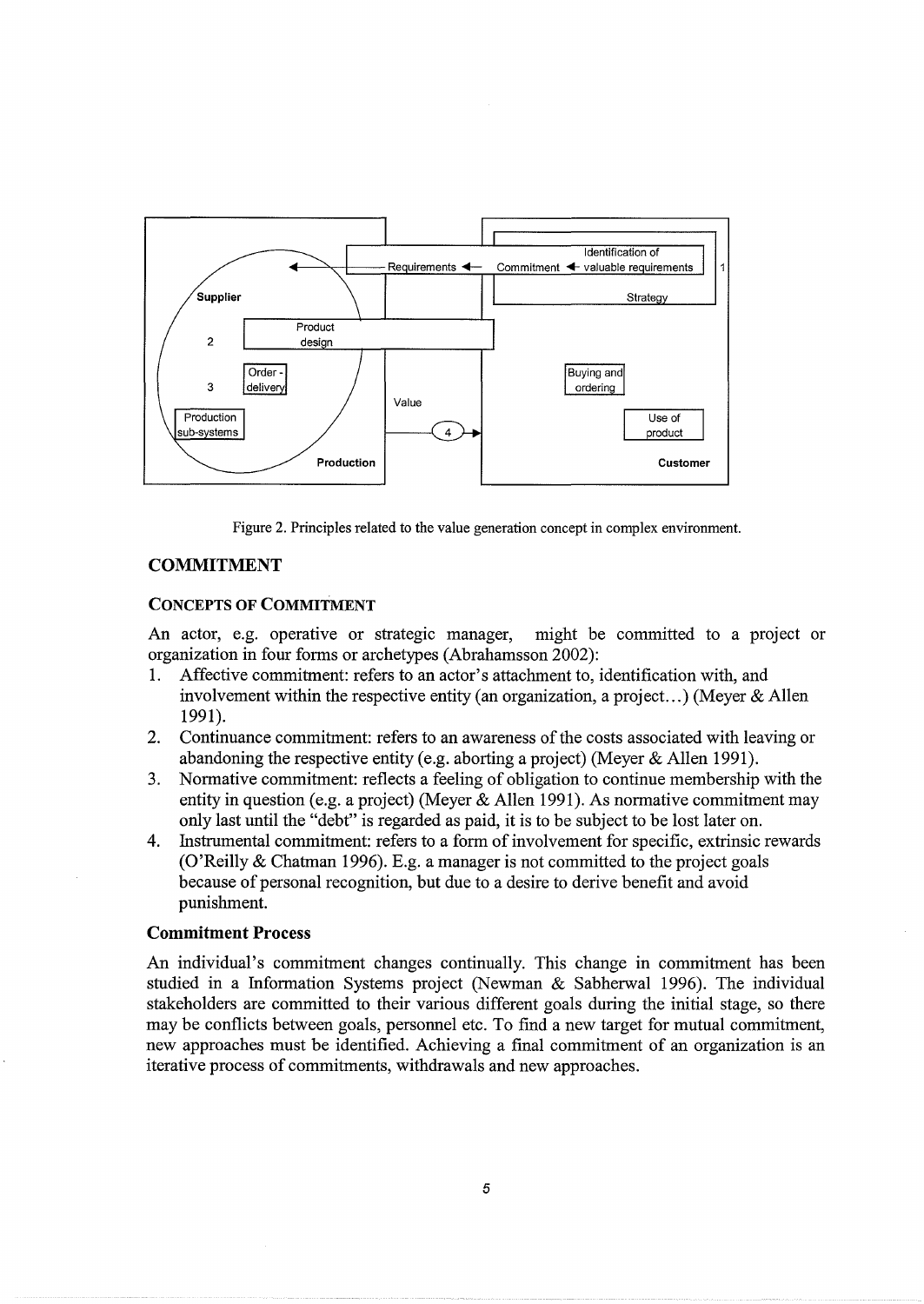# **Commitment and Workplace Planning**

What archetypes of commitment are interesting to a workplace planner?

- Workplace planning seeks common goals in a complex social system. If instrumental commitment is used, the goal should be determined first (tamed complexity) and a reward should be set for achieving that goal later. It would mean tamed complexity.
- To be effective, normative commitment has to be built into an organization before workplace planning starts through the socialization process. A newcomer to an organization learns what is valued and what is expected of a novice by that organization. Then he/she learns to behave in an acceptable manner. A workplace planner can not create it within a limited time.
- Previous investments, financial or mental, affect continuance commitment. Workplace planning is usually done at a very early stage. Continuance commitment in the beginning is rare but, of course, it is possible at the end of the process.
- Affective commitment may be created or strengthened in the beginning and during the workplace planning. It is worth concentrating on variables affecting affective commitment.

Work experiences are seen to play the most important role in the development of affective commitment toward a commitment target. Following variables have been found to be important: (Meyer & Allen 1997):

- support and stimulate strategic and operative mangers to participate in decision making
- decentralize the decision making to the levels where responsibilities are met
- be transparent in terms of information handling
- treat all information equitably, regardless of its origin

These characteristics must be constructed in an iterative steering model because previously committed stakeholders need an opportunity to commit to common goals.

# **THE THEORY OF WORKPLACE PLANNING**

The workplace planning theory links workplace planning to production, not only to construction production but also to the organization's general strategy. The theory is a combination of TFV -concepts of production.

# **THE CONCEPT**

The purpose of the organization is determined by the organization's strategy. The strategy is realized by the operations.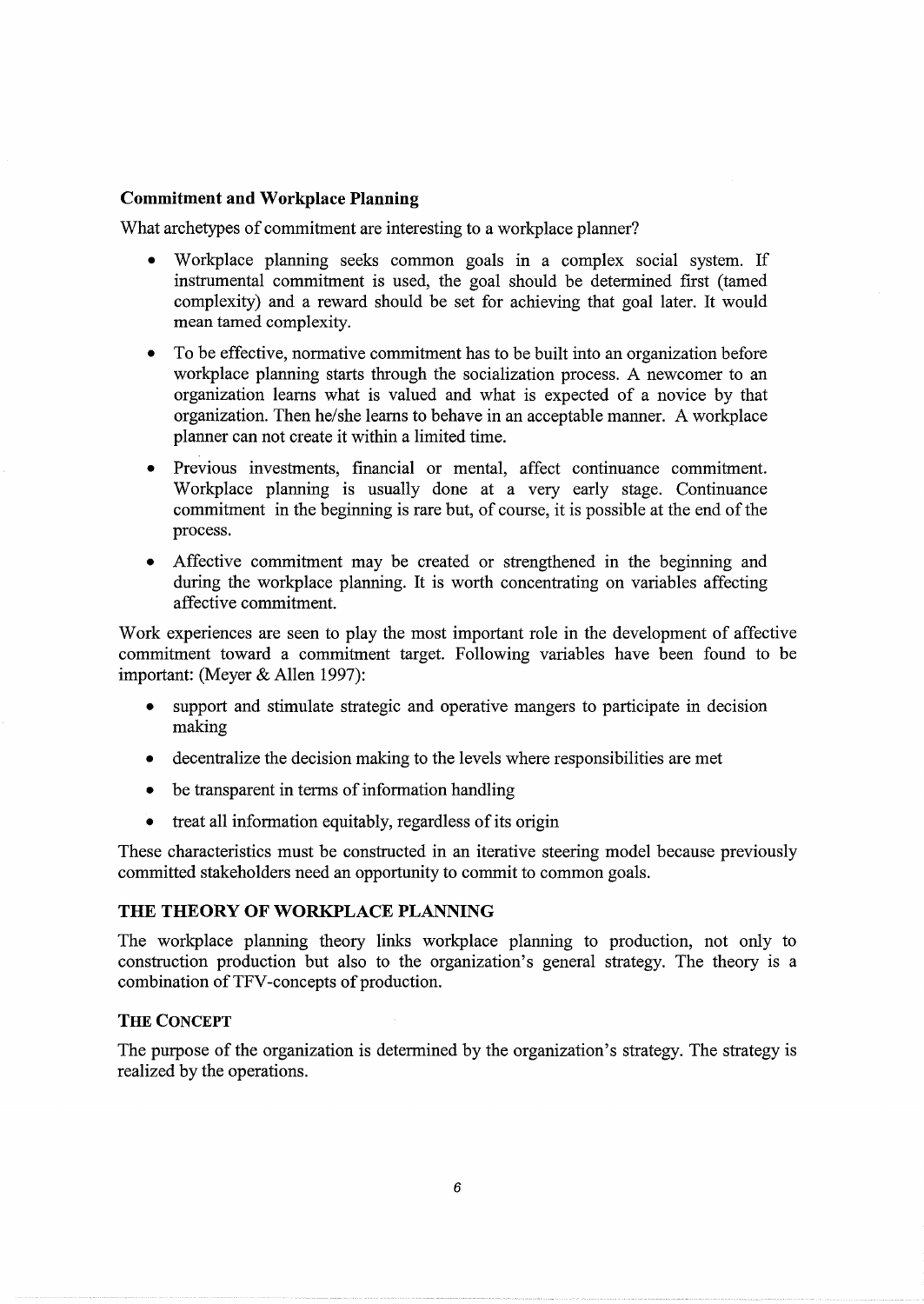#### Value

A spatial investment in an operation competes for the same resources as the other investments in the operations. Workplace planning brings spatial investments and values concerning the spaces into line with the other factors of production. Workplace planning is a process where valuable requirements for workplace production are determined through observing and evaluating the values of stakeholders against the organization's strategy. The product of workplace planning is the stakeholders commitment to the spatial needs of the operations.

#### Transformation

The size of a space is dictated by the operations (transformations) taking place within that space and these operations can be decomposed to sub-processes which are also operations.

#### Flow

Spaces are the scene of a temporal flow of operations and non-use time. The number of spaces is due to the temporal utilization of the spaces.

#### **The Principles**

Spatial investments in operations that are not needed for the organization's strategy are not value-adding and therefore are waste.

The operations time is value adding whereas the non-use time is not value adding to the strategy. Non-value adding time is waste and should be reduced or removed. Temporal waste can be removed by following these principles:

- Combine diverse activities into the same working environment.
- Plan spaces to be flexible enough to support diverse activities.
- Combine similar activities of separate operational departments to same environment

If waste of space for unneeded operations and waste of non-use-time can be reduced, more resources would be available for other investments, spatial or non-spatial.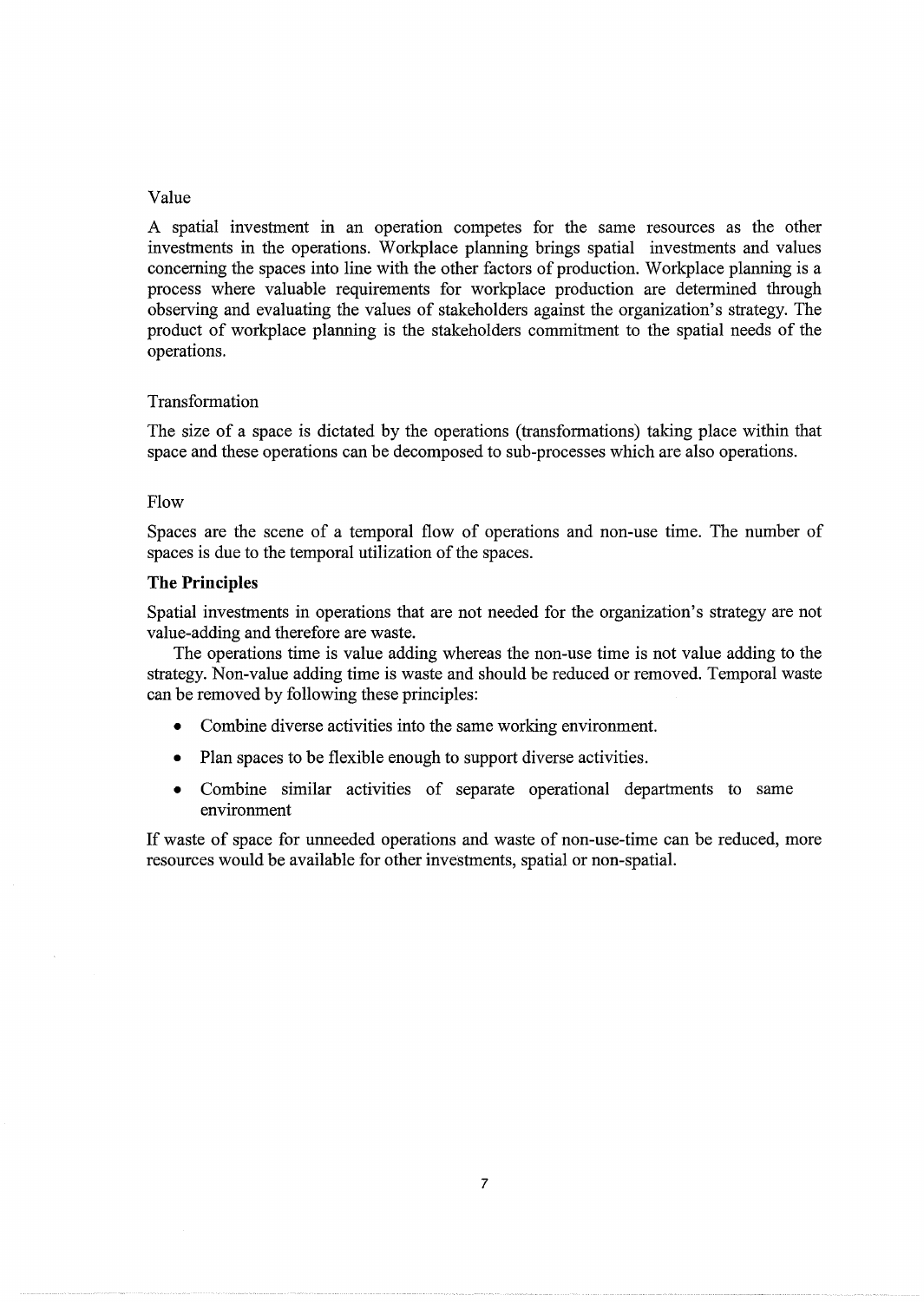The value of a spatial investment in an operation cannot be predicted based on the initial information. decision making is linked to complex economic-technical-social systems. Commitment to common values can be achieved via iterative steering concepts of complex social systems (Fig 3).



Figure 3. Workplaces as a transformation/ flow /value generation process.

The activities take place in spaces as operations. The size of the space is dictated by what operations an activity requires. Temporal flow in a space is a mixture of operations-time and non-use-time. If waste of space for unneeded operations and waste of non-use-time can be reduced, more resources would be available for other investments, spatial or non-spatial.

#### **THE STEERING MODEL OF WORKPLACE PLANNING**

The steering model is a mode of action that systemizes the organization's decision making actions, produced information and specific methods in accordance with workplace planning theory. By following this model different types of organizations are able to manage their workplace requirements on the basis of strategic and operational information.

#### **THE STRUCTURE OF THE STEERING MODEL**

Workplace planning is linked to a very complex system; sets of goals, a wide range of needs, different viewpoints of the owner and user etc. Even though in strategic workplace management there is no one correct answer, there are certain limitations on decision making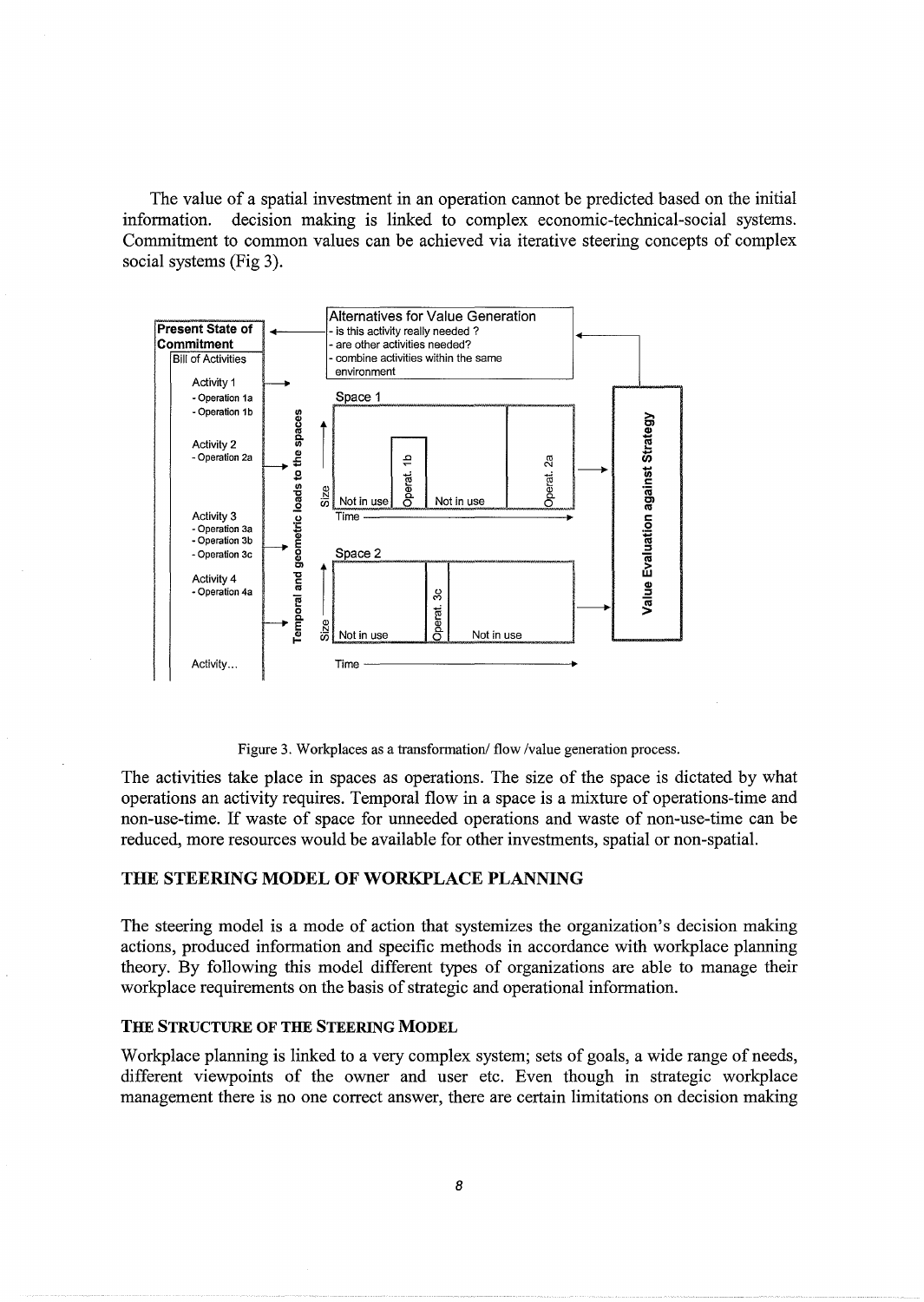that can not be exceeded. The most important points are economic and temporal limitations. The system needs a damped feedback system to keep it in balance. New viewpoints and creative ideas will be welcome if they produce new alternative solutions in an area possible to business. An individuals commitment changes continually. An iterative dynamic system would support participants' commitment towards common goals (Newman & Sabherwal 1996). The Steering Model for Workplace Planning is an application of cybernetic closed loop control.



Fig. 5. Closed loop control adjusted to workplace management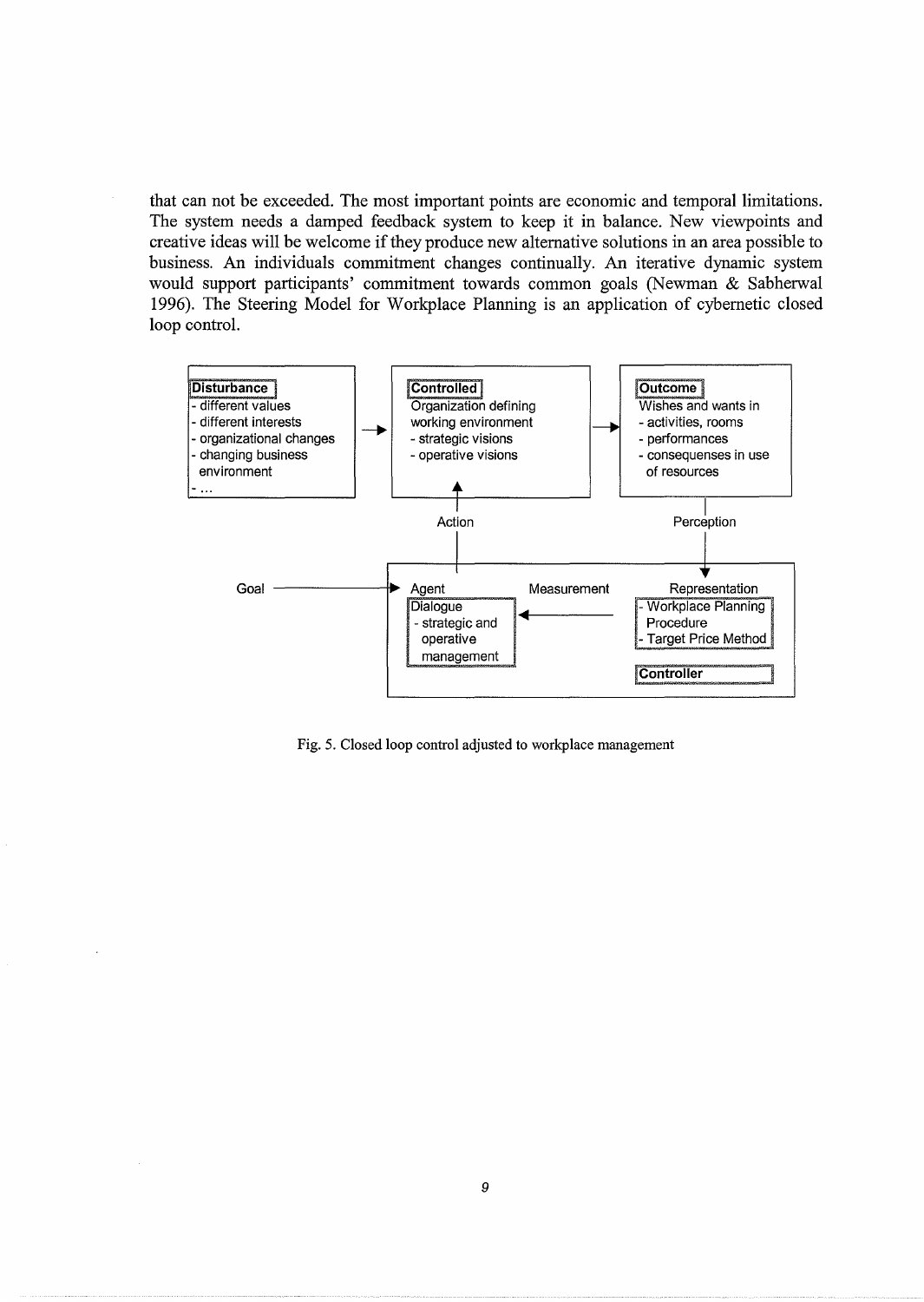# Controlled System

Controlled system is the organization's definition of its working environment. The organization must be organized for workplace planning so that strategic decision makers and operative decision makers ("collecting points for decisions") are represented and identified. They will represent the whole organization during the dialogue and value generation.

#### **Disturbance**

Disturbance comprises everything that causes complex variation in the outcome. Disturbance is normally linked to

- different values of the stakeholders
- organizational changes
- changing business environment

#### Controller's representation

The controller's representation measures system's outcome. It is built up of two mathematical models to create information for dialogue, namely The Workplace Planning Procedure and The Target Price Method.

#### Dialogue

Dialogue is the steersman which is responsible for the actions. In transparent dialogue, strategic and operational management examine the workspace environment from their own positions. Operative management looks for functional rooms for the operations they are responsible for. Strategic management maps the activities that the business idea requires. Achieving final commitment of an organization is an iterative process of commitments, withdrawals and new approaches. Dialogue is a way to find new approaches and to stimulate managers to transparent decision making.

# The Workplace Planning Procedure and Target Price Method

The controller consists of a representation of a controlled system. The representation is composed of two mathematical models:

- the Workplace Planning Procedure
- the Target Price Method (Haahtela-Kiiras 2003)

In the workplace planning process the client does not dictate the spaces and areas that he or she requires but describes the activities that he or she needs. The Workplace Planning Procedure supplies dimensions for the working environment and lists it as spaces required.

The Target Price Method calculates the budget based on the rooms and the requirements for those rooms. The Target Price Method is a mathematical model that creates the link between the requirements the client sets on the rooms and the possible distribution of elements  $+$  use of resources connected to running costs (energy, cleaning...). The budget can then be addressed back to the activities by tracing paths back in the Workplace Planning Procedure. After measurement the client knows the current or desired state of the system;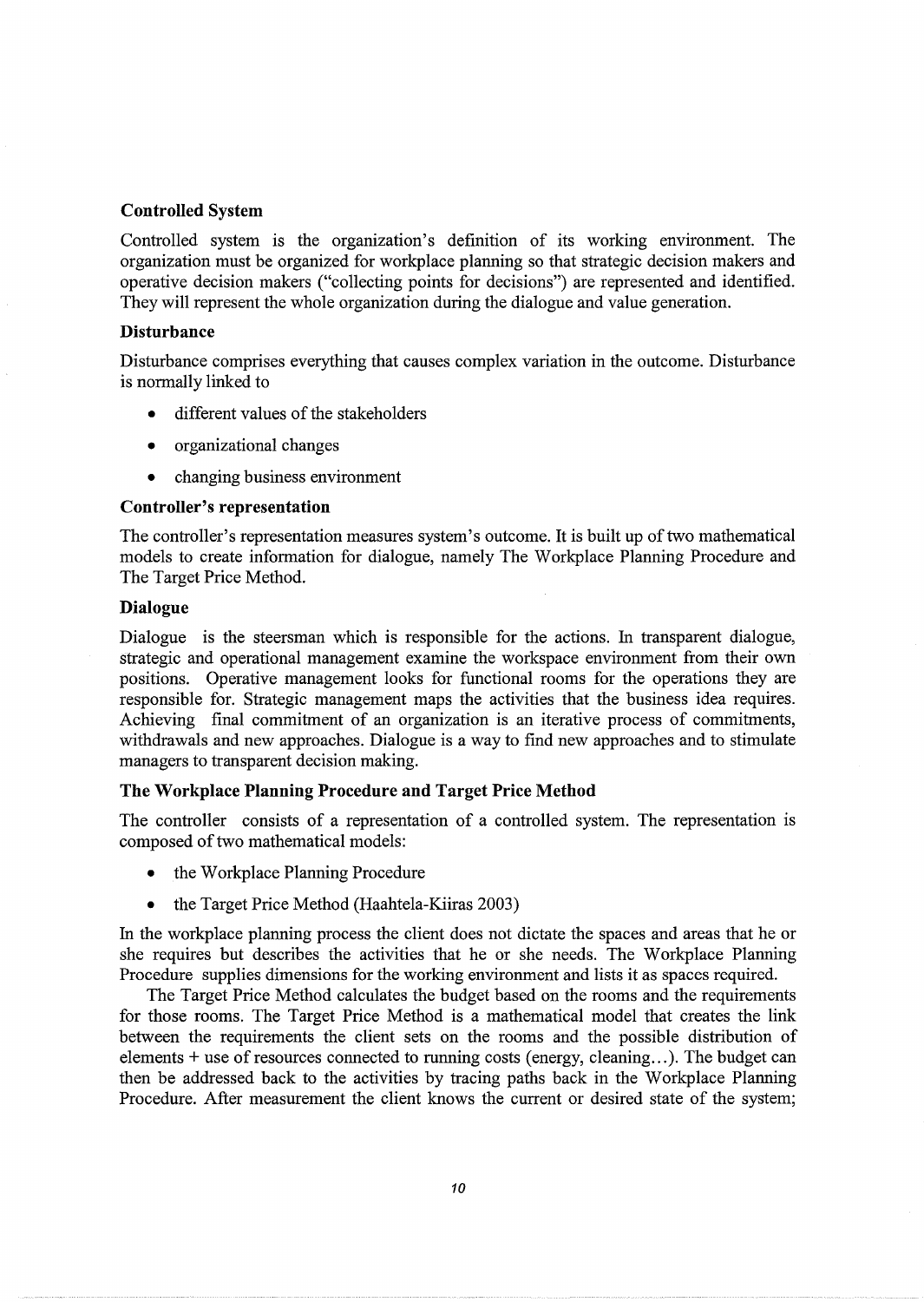what kind of working environment it would be, which resources the environment demands and what activities cause them.

During the process participants develop alternative solutions, reshape the corporation's activities and working models. These changes can be added to the workplace planning model for present and future use (principle of learning).

#### **Agent**

The dialogue is led by an agent, a professional with experience of the steering model and the required procedures. The agent is aware of the goal. The agent compares the current representation with the goal and suggests actions which will minimize the differences between them. Therefore purposeful behavior by the controller is represented by an agent.

### **Goal**

The goal is based on a client's business plan. The spatial environment must support the corporation's basic idea. Before the workplace planning process, the client and the agent describe the most important goals of the corporation (e.g. core activities required and constraints in economy and time). Some goals are easy to understand and compare with, e.g. money that can be spent. Some goals are described with organization's strategy language and thus they are not unambiguous benchmark for comparison. It is the dialogue's duty to evaluate whether a working environment for an activity is worth investing for the strategy or not. The goal is not necessarily a constant fact in a complex social system, sometimes workplace planning leads to change strategy in some parts.

# **THE WORKPLACE PLANNING PROCEDURE**

The Workplace planning procedure is a Web-based application programmed in Haahtelakehitys Oy. Wide applicability of the workplace planning procedure requires a theory of spatial requirements, which adequately describes the variability in the usage of space. The horizontal geometric quantification can be made accurately with the help of the following factors:

- the total volume of the functional sector
- the activity bill programmed for the sector
- the time strain of activities and targets for the use of time in the space
- the geometry of the people working and the objects to be placed in the space
- legislation, instructions, norms.

Table **1** illustrates the nature of the quantitative model.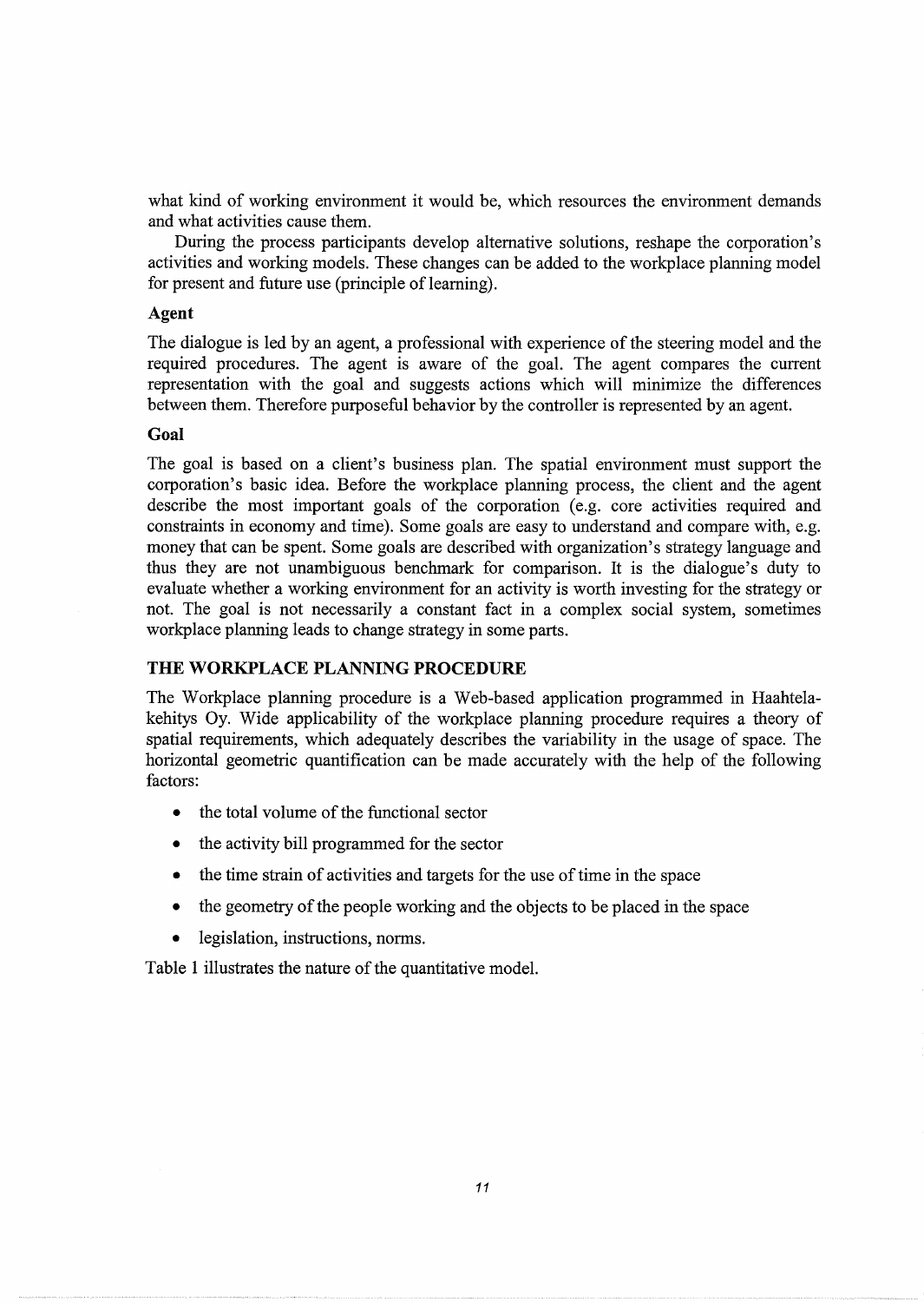|  |  | Table 1 Space Quantification Example |  |
|--|--|--------------------------------------|--|
|--|--|--------------------------------------|--|

| Quantification Variable       | Description                            | <b>Example of Education</b>     |
|-------------------------------|----------------------------------------|---------------------------------|
|                               |                                        | Institution                     |
| The total volume of the       | No. Of Customers or Products.          | Two hundred design students.    |
| sector.                       | Floor space per group size.            |                                 |
| The activity bill             | Core Services.                         | Teaching & Research.            |
| programmed for the sector.    | Supporting Services.                   | Administrative activities.      |
|                               |                                        | Dining.                         |
| The temporal strain of        | Temporal Strain.                       | Teaching Design Theory 2        |
| functions and goals for the   |                                        | hours per class, three times a  |
| use of time in the space i.e. | Operating Degree.                      | day equals a 6 hr temporal      |
| operating degree.             |                                        | strain on the classroom.        |
|                               |                                        | If the teaching class has a 50% |
|                               |                                        | operating degree, then 4 hours  |
|                               |                                        | are available. Another          |
|                               |                                        | classroom will be required.     |
| The people working and        | Each function requires space expressed | Lecturer requires 10sq. Meters  |
| the geometrics of the         | as a performance result.               | of lecture area.                |
| objects to be placed in the   |                                        | Students require standard 1sq.  |
| space.                        |                                        | meter workspace.                |
| Regulations.                  | A society defines regulations to the   | A basketball court have certain |
|                               | quantification of space.               | dimensions                      |

Consider an education institution that operates in a teaching facility. The volume for the sector is the number of students learning in the facility. This serves as the driver for determining service levels for the learning space. The Activity bill is a description of the core and supporting activities that are employed to ensure that the organizational goal is fulfilled. The core and supporting function take form in operations; e.g., teaching and research functions. These operations occupy a space or a part of a space for a unit of time. The time strain on a teaching classroom may be two hours per class. The space may have a number of classes scheduled during a specified operating period. An expected level of efficiency for the space affects the quantity of spaces and the flexibility of functions requiring the use of the space. The operating degree specifies how flexible the space needs to be. Low operating degrees provide good flexibility but require extra spaces to accommodate the strain. Functions are defined in appropriate hierarchies to define activities and actions occurring in the space area or volume. A student may require  $1m<sup>2</sup>$  of study space to perform his/her actions. Regulatory specifications are included in this model as necessary.

# **WORKPLACE PLANNING IN PRACTICE**

The Workplace Planning Theory states that a spatial investment in an operation competes for the same recourses as the other investments in the operations. If waste of space for unneeded operations and waste of non-use-time can be reduced, more resources will be available to the other investments for operations, spatial or non-spatial. Seeking for alternatives in value generation is an allocation process. Allocation deal with the questions

can activities be combined within the same environment?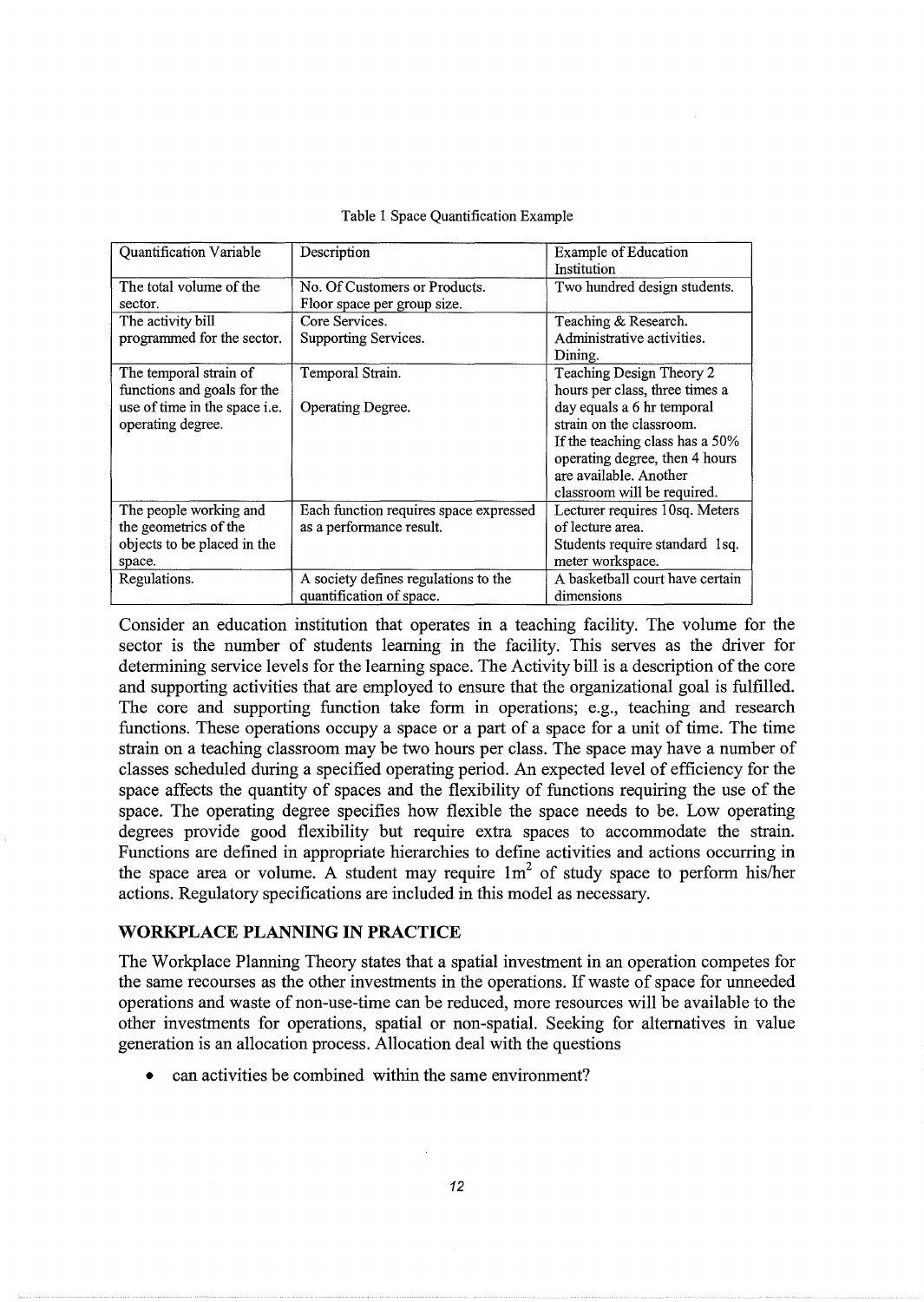is the activity really needed ? Compared to the others ? Are other activities needed?

An example of combining activities within the same environment is the case of Arcada Health Care Labs. The health sector wanted a clinical treatment lab, a polyclinic treatment lab and a maternity ward lab, which, according to the Workplace Planning Procedure feedback, would require altogether 134 m2 of space and would all be in very low use (Fig 6).



Figure 6 Flow/transformation of labs in Arcada Polytechnic before value evaluation.

Much of the investment would have been wasted, as there would have been a great deal of temporal waste. On the request of strategic management the workplace planning team started to look for similar environments (actions) among the labs. The clinical treatment, polyclinic treatment and maternity ward labs were similar (ward type, people in beds, working at benches, need of for water supplies...). Ward type activities were combined within the same working environment. The internal functions of the environment (actions) were studied and re-planned to suit for all activities. The room size 75 m2 (4 beds, storing capacity, workbenches, rocking chair for maternity ward) was adequate for operative managers.

Value generation of workplace planning is shown in Fig. 7 concerning these health care sector labs. Activities in the clinical treatment lab, polyclinic treatment lab and maternity ward lab were combined within the same Ward-type activities lab. The need for space decreased from 134 m2 to 75 m2. All the activities can still be supported; the utilization degree is only 45 %.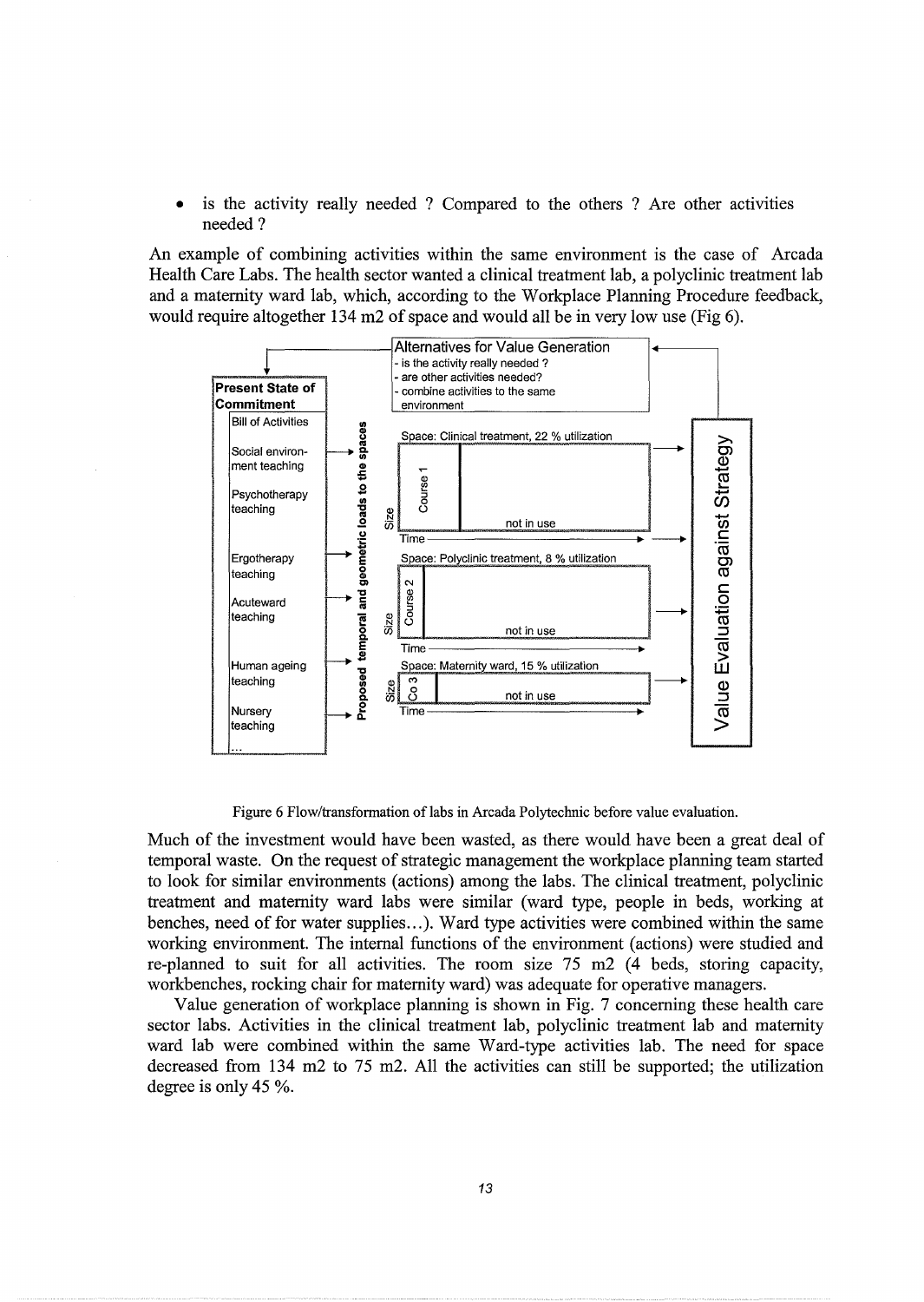The building costs have been reduced in all cases when allocating resources to activities (even though it has not been always the aim of the workplace planner). In the case studies the Workplace Planning Steering Model has reduced waste (Whelton 2004).



Figure 7. Flow/transformation of labs in Arcada polytechnic after Value Evaluation.

## **CONCLUSIONS**

This paper presented a theory of workplace planning and a steering model to support the management of the facility planning process. The theory links workplace planning to production, not only to construction production, but also to the organization's general strategy. The theory is a combination of TFV -concepts of production:

- The size of a space is dictated by the operations (transformations) taking place within that space (transformation concept)
- Spaces are the scene of a temporal flow of operations and non-use time. The number of spaces is due to the temporal utilization of the spaces (flow concept).
- Workplace planning is a process where valuable requirements for workplace production are determined through observing and evaluating the values of stakeholders against the organization's strategy (value concept)

The operations and operations time are value adding whereas the non-use time is not value adding to the strategy. If waste of space for unneeded operations and waste of non-use-time can be reduced, more resources would be available for other investments, spatial or nonspatial.

The customer workplace is linked to a complex social system. Eliminating complexity would mean eliminating the customer. This paper proposes complexity management instead of complexity elimination to be included to the value generation concept of the production. Workplace planning is a valuable requirements identification process and the next internal customer in the process is design. Design require reducing uncertainty regarding stakeholders' requirements. The product of value identification process for the rest of the production is the stakeholders' commitment to the common goals. Valuable requirements identification must be considered as part of the production and this also incorporates the customer directly to the production in order to manage complexity.